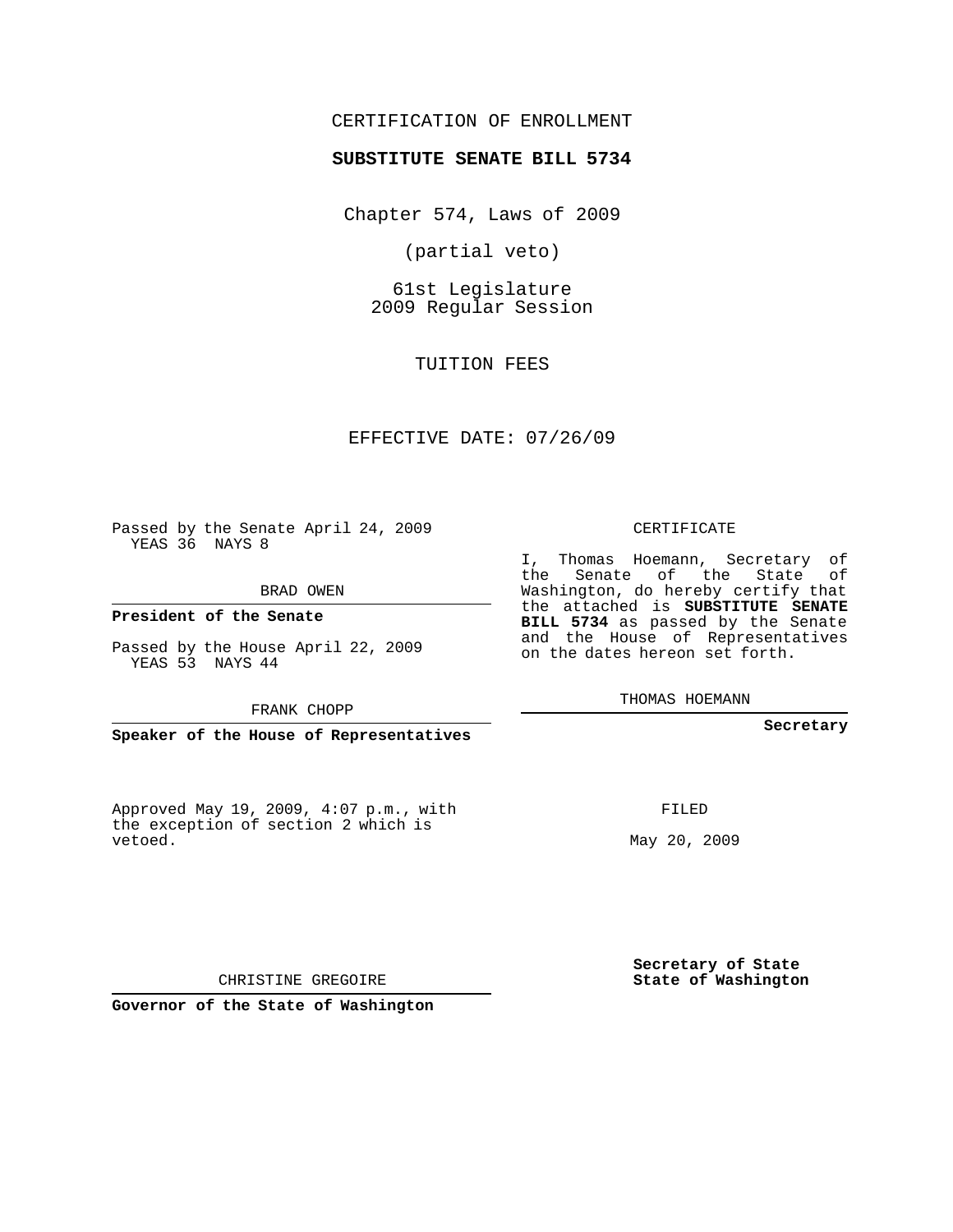# **SUBSTITUTE SENATE BILL 5734** \_\_\_\_\_\_\_\_\_\_\_\_\_\_\_\_\_\_\_\_\_\_\_\_\_\_\_\_\_\_\_\_\_\_\_\_\_\_\_\_\_\_\_\_\_

\_\_\_\_\_\_\_\_\_\_\_\_\_\_\_\_\_\_\_\_\_\_\_\_\_\_\_\_\_\_\_\_\_\_\_\_\_\_\_\_\_\_\_\_\_

AS AMENDED BY THE HOUSE

Passed Legislature - 2009 Regular Session

### **State of Washington 61st Legislature 2009 Regular Session**

**By** Senate Higher Education & Workforce Development (originally sponsored by Senators Kilmer, Delvin, and Shin; by request of Higher Education Coordinating Board)

READ FIRST TIME 02/17/09.

 1 AN ACT Relating to tuition fees; amending RCW 28B.15.067; and 2 creating a new section.

3 BE IT ENACTED BY THE LEGISLATURE OF THE STATE OF WASHINGTON:

 4 **Sec. 1.** RCW 28B.15.067 and 2007 c 355 s 7 are each amended to read 5 as follows:

 6 (1) Tuition fees shall be established under the provisions of this 7 chapter.

 (2) Beginning with the 2003-04 academic year and ending with the 9 ((<del>2008-09</del>)) <u>2012-13</u> academic year, reductions or increases in full-time tuition fees for resident undergraduates shall be as provided in the omnibus appropriations act.

 (3)(a) Beginning with the 2003-04 academic year and ending with the 13 ((<del>2008-09</del>)) 2012-13 academic year, the governing boards of the state universities, the regional universities, The Evergreen State College, and the state board for community and technical colleges may reduce or increase full-time tuition fees for all students other than resident undergraduates, including summer school students and students in other self-supporting degree programs. Percentage increases in full-time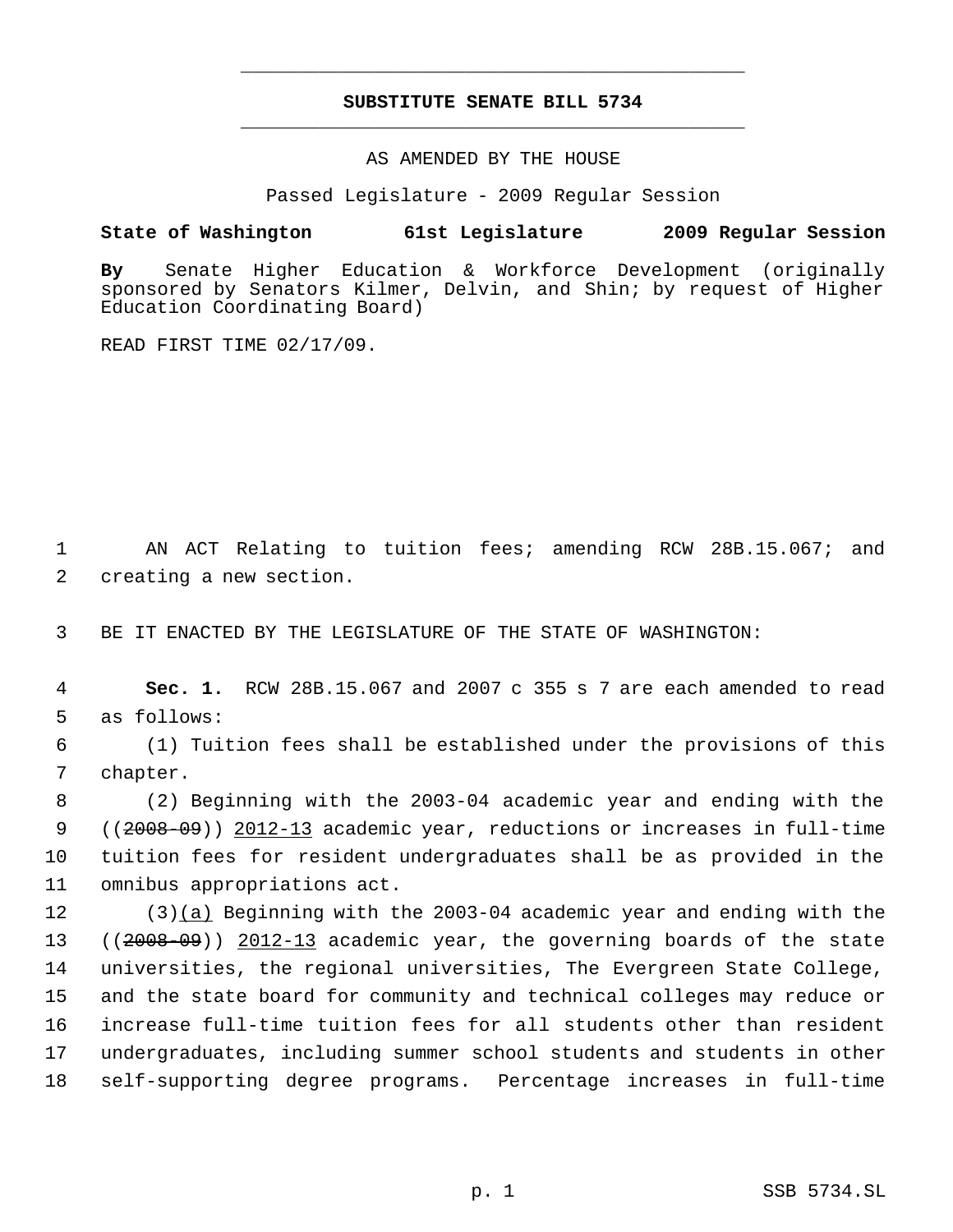tuition fees may exceed the fiscal growth factor. Reductions or increases may be made for all or portions of an institution's programs, campuses, courses, or students.

 (b) Prior to reducing or increasing tuition for each academic year, 5 the governing boards of the state universities, the regional universities, and The Evergreen State College shall consult with 7 existing student associations or organizations with student 8 undergraduate and graduate representatives regarding the impacts of 9 potential tuition increases. Governing boards shall be required to 10 provide data regarding the percentage of students receiving financial 11 aid, the sources of aid, and the percentage of total costs of attendance paid for by aid.

 (c) Prior to reducing or increasing tuition for each academic year, each college in the state board for community and technical college 15 system shall consult with existing student associations or 16 organizations with undergraduate student representation regarding the 17 impacts of potential tuition increases. Colleges shall provide data 18 regarding the percentage of students receiving financial aid, the 19 sources of aid, and the percentage of total costs of attendance paid 20 <u>for by aid.</u>

 (4) Academic year tuition for full-time students at the state's institutions of higher education beginning with ((2009-10)) 2015-16, 23 other than summer term, shall be as charged during the ((2008-09)) 2014-15 academic year unless different rates are adopted by the legislature.

 (5) The tuition fees established under this chapter shall not apply to high school students enrolling in participating institutions of higher education under RCW 28A.600.300 through 28A.600.400.

 (6) The tuition fees established under this chapter shall not apply to eligible students enrolling in a community or technical college under RCW 28C.04.610.

 (7) The tuition fees established under this chapter shall not apply to eligible students enrolling in a community or technical college participating in the pilot program under RCW 28B.50.534 for the purpose of obtaining a high school diploma.

 (8) For the academic years 2003-04 through 2008-09, the University of Washington shall use an amount equivalent to ten percent of all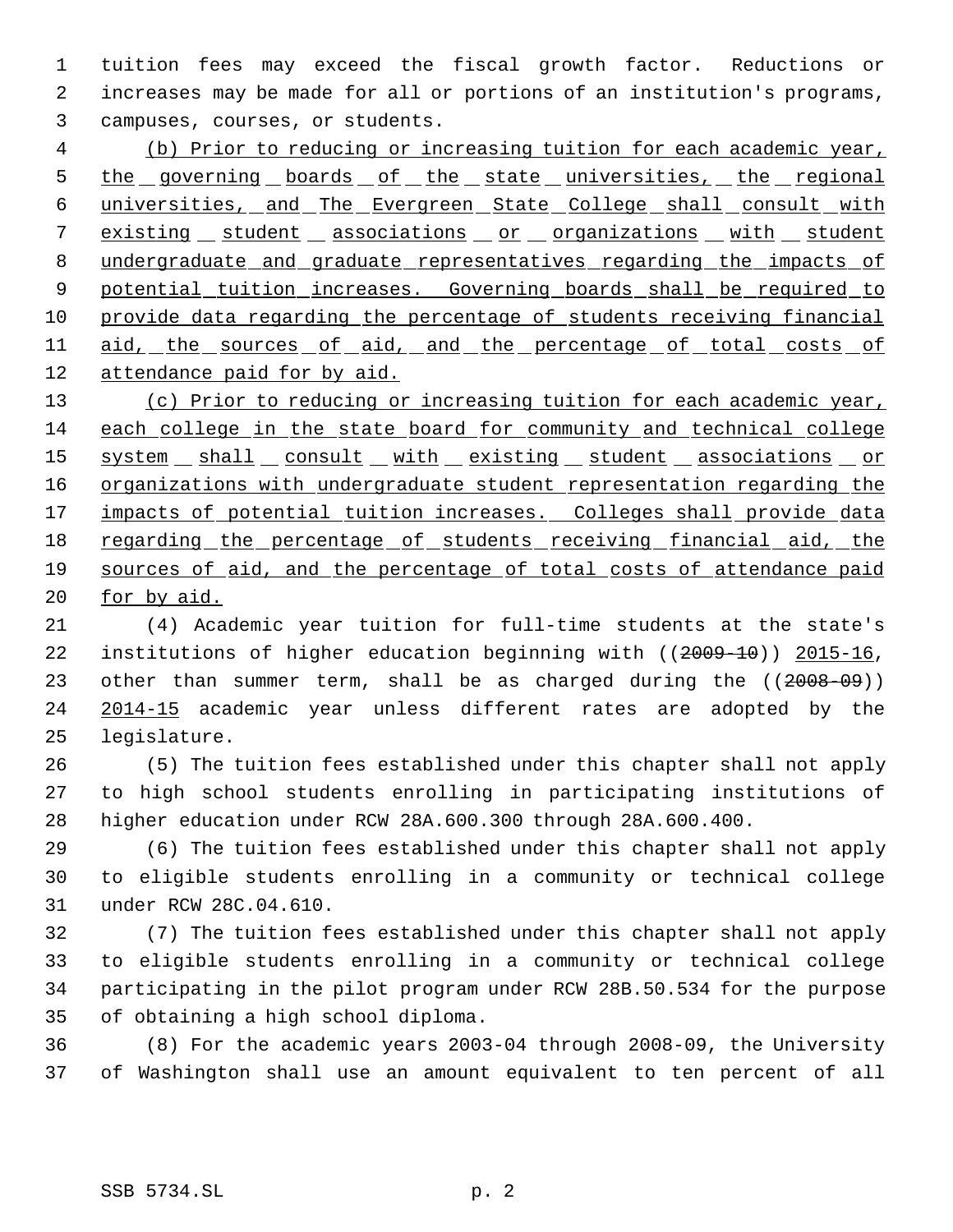revenues received as a result of law school tuition increases beginning in academic year 2000-01 through academic year 2008-09 to assist needy low and middle-income resident law students.

 (9) For the academic years 2003-04 through 2008-09, institutions of higher education shall use an amount equivalent to ten percent of all revenues received as a result of graduate academic school tuition increases beginning in academic year 2003-04 through academic year 2008-09 to assist needy low and middle-income resident graduate academic students.

 (10) Any tuition increases above seven percent shall fund costs of 11 instruction, library and student services, utilities and maintenance, 12 other costs related to instruction as well as institutional financial 13 aid. Through 2010-11, any funding reductions to instruction, library and student services, utilities and maintenance and other costs related 15 to instruction shall be proportionally less than other program areas 16 including administration.

 *\*NEW SECTION. Sec. 2. (1) Within existing resources, the joint legislative audit and review committee shall complete a systemic performance audit of the state universities, regional universities, and The Evergreen State College. The purpose of the audit is to create a transparent link between revenues, expenditures, and performance outcomes as outlined in the performance agreements developed under RCW 28B.10.920 and the strategic master plan for higher education as adopted by the legislature. The study shall:*

 *(a) Identify standardized categories of costs that will allow comparison across various administrative, student support, and academic functions;*

 *(b) Based on available management data, estimate current annual costs at each institution for the various cost categories;*

 *(c) Based on available management data, identify fund sources that support the cost categories at each institution; and*

 *(d) Identify barriers or gaps in data linking revenues, expenditures, and performance agreement outcome measures.*

 *(2) The auditor shall report findings and recommendations to the appropriate committees of the legislature by December 1, 2010. The report shall include, but is not limited to, the following elements as they relate to the purpose of the audit:*